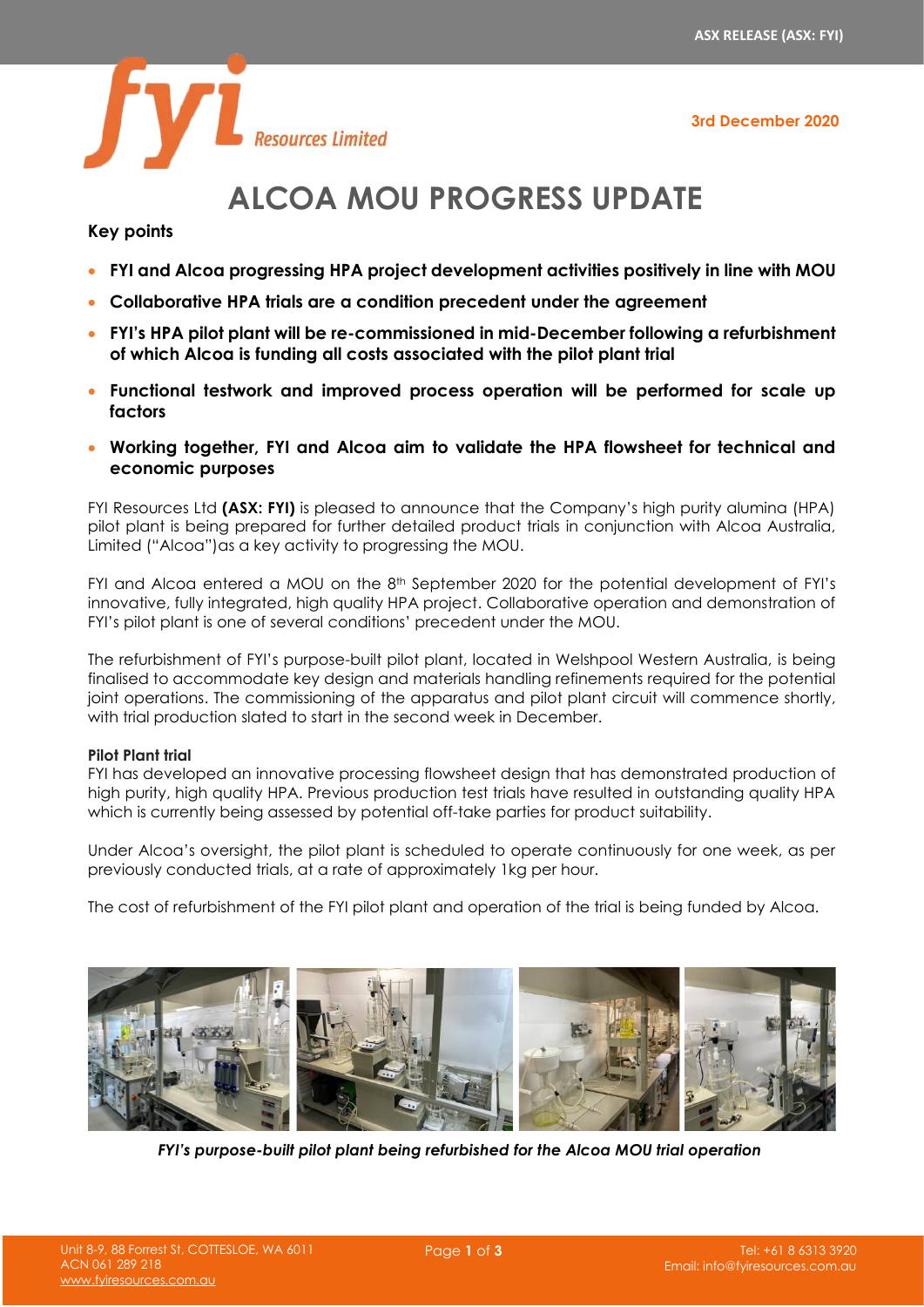

### **Objective of Pilot Plant Cooperation**

The purpose of the imminent pilot test work is to provide Alcoa with confidence through direct participation in the operation of the HPA refining process. This validation of the key technical and operational parameters of the flow sheet are a key condition to the terms of the JV being established.

There is the potential to improve the project economics and over-all HPA strategy as a result of Alcoa's involvement, due to their high technical standards and extensive alumina operating experience. This may result in refinements to the flow sheet, materials of construction and handling and other potential enhancements to the process.

#### **Next Steps**

The pilot plant refurbishment is nearing completion and will be finalised over the course of the next week. The commissioning phase will then take place ahead of the continuous plant operation which is due to commence in mid-December and be in production for one week.

Following the completion of the joint trial production, the end product will be examined for quality control before being sent to selected end users for detailed quality assessment and product qualification testing.

An assessment of the resulting data and technical information by both Alcoa and FYI may lead to the framework of the JV.

Commenting on the joint pilot plant trial with Alcoa, FYI Managing Director, Roland Hill, said *"The pilot plant trial is a key step in establishing the foundation for the potential joint venture. FYI is looking forward to continuing the successful track record of production trials and delivering on our target outcomes."*

#### **For more information please contact:**

**Roland Hill** Managing Director Tel: +61 414 666 178 [roland.hill@fyiresources.com.au](mailto:roland.hill@fyiresources.com.au) **Simon Hinsley** Investor & Media Relations Tel: 0401 809 653 [simon@nwrcommunications.com.au](mailto:simon@nwrcommunications.com.au)